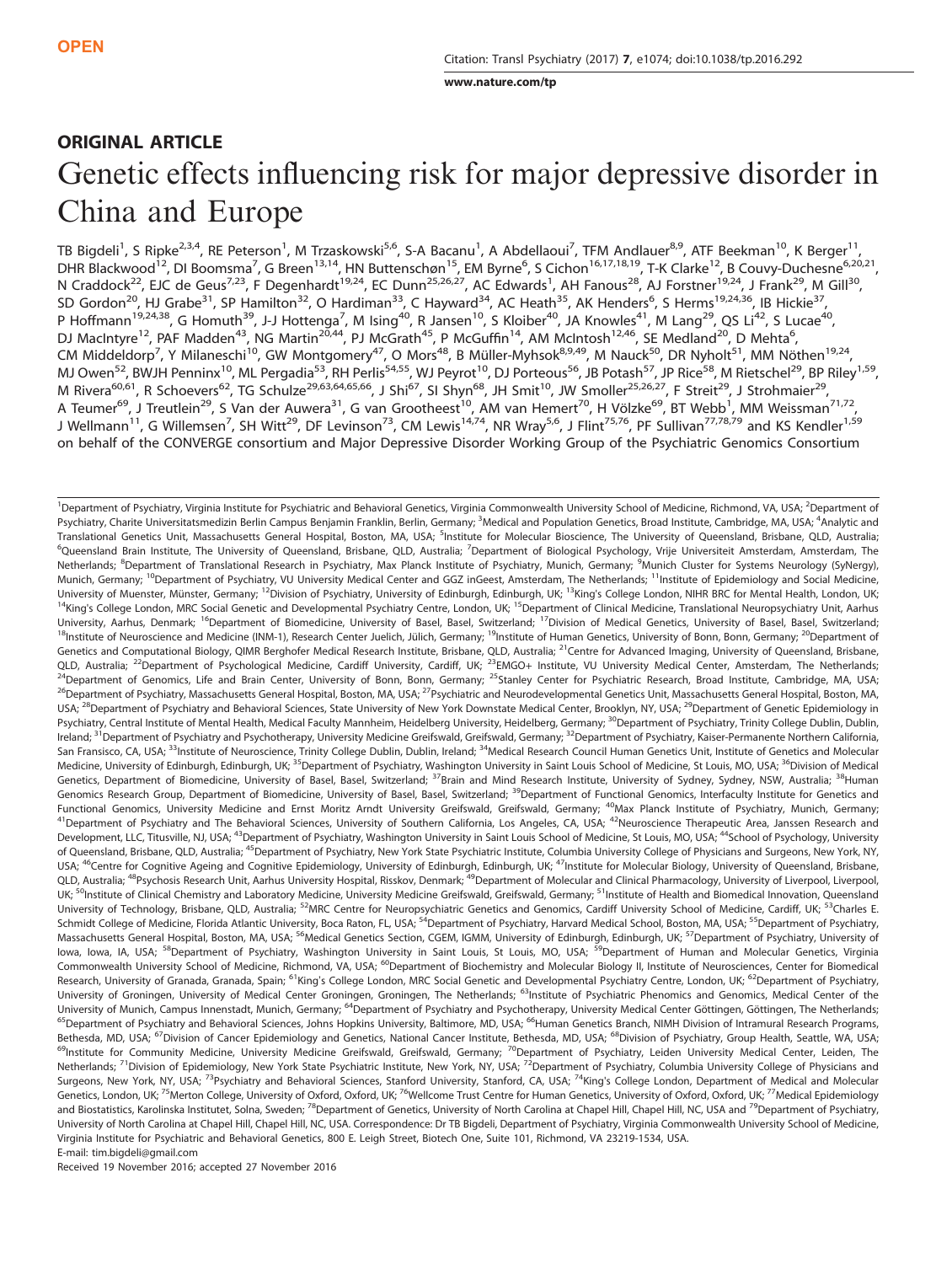Major depressive disorder (MDD) is a common, complex psychiatric disorder and a leading cause of disability worldwide. Despite twin studies indicating its modest heritability (~30–40%), extensive heterogeneity and a complex genetic architecture have complicated efforts to detect associated genetic risk variants. We combined single-nucleotide polymorphism (SNP) summary statistics from the CONVERGE and PGC studies of MDD, representing 10 502 Chinese (5282 cases and 5220 controls) and 18 663 European (9447 cases and 9215 controls) subjects. We determined the fraction of SNPs displaying consistent directions of effect, assessed the significance of polygenic risk scores and estimated the genetic correlation of MDD across ancestries. Subsequent trans-ancestry meta-analyses combined SNP-level evidence of association. Sign tests and polygenic score profiling weakly support an overlap of SNP effects between East Asian and European populations. We estimated the trans-ancestry genetic correlation of lifetime MDD as 0.33; female-only and recurrent MDD yielded estimates of 0.40 and 0.41, respectively. Common variants downstream of GPHN achieved genome-wide significance by Bayesian trans-ancestry meta-analysis (rs9323497; log<sub>10</sub> Bayes Factor = 8.08) but failed to replicate in an independent European sample ( $P = 0.911$ ). Gene-set enrichment analyses indicate enrichment of genes involved in neuronal development and axonal trafficking. We successfully demonstrate a partially shared polygenic basis of MDD in East Asian and European populations. Taken together, these findings support a complex etiology for MDD and possible population differences in predisposing genetic factors, with important implications for future genetic studies.

Translational Psychiatry (2017) 7, e1074; doi:[10.1038/tp.2016.292](http://dx.doi.org/10.1038/tp.2016.292); published online 28 March 2017

## INTRODUCTION

Major depressive disorder (MDD) is the most common psychiatric illness and a leading cause of disability worldwide.<sup>[1](#page-5-0),[2](#page-5-0)</sup> MDD is modestly heritable (30–40%), may be genetically complex and likely heterogeneous, complicating efforts to identify replicable risk loci. $3,4$  $3,4$  $3,4$  The successful detection and interpretation of genetic associations require both increased sample sizes<sup>[5](#page-5-0)</sup> and empirically driven efforts to reduce phenotypic heterogeneity.<sup>[6](#page-5-0)</sup>

Underpinning the success of genome-wide association studies (GWAS) of numerous traits has been the emergence of large research consortia.<sup>[7](#page-6-0)</sup> In addition to facilitating larger sample sizes, many consortia are increasingly ancestrally diverse, enabling identification of novel associations<sup>8–[10](#page-6-0)</sup> and independent replication of reported findings,  $11,12$  $11,12$  $11,12$  as well as improving fine mapping of implicated loci.<sup>[13,14](#page-6-0)</sup> Consistent associations at replicated loci have been reported for psychiatric disorders<sup>[15](#page-6-0)</sup> and non-psychiatric traits,  $8,11,16-18$  $8,11,16-18$  $8,11,16-18$  and shared liabilities are often borne out by genome-wide polygenic analyses.<sup>[19](#page-6-0)–21</sup>

Whether genetic factors predisposing to MDD are shared across ancestries is not well established, and two replicated genomewide significant associations for MDD in China had markedly lower allele frequencies in Europeans and thus did not replicate. $22-24$  $22-24$ Allelic heterogeneity and population-specific genetic effects have been reported for several complex traits;<sup>[18,25](#page-6-0),[26](#page-6-0)</sup> however, the extent of differences across ancestries remains relatively unexplored.

We sought to clarify the extent to which liability to MDD is shared between European and East Asian populations via collaboration between the Psychiatric Genomics Consortium  $(PGC)^{22}$  and CONVERGE<sup>[6](#page-5-0)</sup> studies of MDD. We asked whether observed directions of allelic effects are consistent across populations, assessed the significance of cross-ancestry polygenic scores and estimated the trans-ancestry genetic correlation of MDD. We attempted to disentangle population differences from those arising from ascertainment or phenotypic definition through analyses of recurrent MDD and in female subjects. These metaanalyses represent the largest trans-ancestry genetic study of MDD to date.

## MATERIALS AND METHODS

#### Ascertainment and genotyping

Sample ascertainment, SNP genotyping and quality-control procedures for PGC and CONVERGE have been described previously.<sup>[6](#page-5-0),[22](#page-6-0)</sup> Individual sites and sample sizes are presented in [Table 1](#page-2-0).

CONVERGE (China, Oxford and Virginia Commonwealth University Experimental Research on Genetic Epidemiology): Briefly, all subjects were Han Chinese women and had two or more episodes of MDD meeting DSM-IV criteria. After applying quality controls modeled after the PGC study, 10 502 samples (5282 cases and 5220 controls) and 6 242 619 SNPs were retained for analysis.

PGC MDD: Samples included here comprise Stage 1 of the PGC MDD study.<sup>22</sup> Briefly, all subjects were of European ancestry, all cases were assessed using validated methods and met DSM-IV criteria for lifetime MDD, and the majority of controls were screened to exclude lifetime MDD. Available data on number of depressive episodes were used to identify recurrent cases (two or more episodes). Nine studies from the US, Europe and Australia were genotyped using SNP arrays. Imputation was performed with IMPUTE2 (ref. [27\)](#page-6-0) using the 1000 Genomes Project data (v3; GRCh37/hg19),<sup>[28](#page-6-0)</sup> resulting in a total of 13 381 627 autosomal and X chromosome SNPs.

#### Polygenic risk score profiling and binomial sign tests

Each data set was filtered on the basis of statistical imputation information (INFO) greater than 0.8 and minor allele frequency greater than 0.01 in both CONVERGE and PGC overall; linkage disequilibrium (LD)-based 'clumping' was used to obtain an approximately independent set of SNPs  $(r<sup>2</sup> < 0.1)$  while preferentially retaining the most significant SNP within 500kb windows. We computed weighted polygenic scores (that is, log odds ratio of the associated allele), based on varying P-value thresholds in the 'training set' results (that is, CONVERGE or PGC); P-value thresholds ranged between 10−<sup>5</sup> and 0.5. We evaluated the significance of case–control differences using logistic regression and covarying ancestry-based principal components and a study indicator variable. The predictive value of these scores is reported in terms of Nagelkerke's pseudo- $R^2$  (fmsb package in R).<sup>[29](#page-6-0)</sup>

Using the same sets of SNPs and the same P-value thresholds, we applied a binomial sign test to determine whether the number of SNPs demonstrating consistent directions of allelic effects between CONVERGE and PGC was greater than expected by chance (that is, a one-sided test of whether this fraction is greater than 0.5).

#### Trans-ancestry genetic correlation

The recently developed popcorn software<sup>30</sup> allows for estimation of the trans-ancestry genetic effect correlation  $(\rho_g)$  using GWAS summary statistics. Cross-ancestry reference scores, representing SNP-wise estimates of the similarity of LD (with neighboring SNPs) between populations, were calculated for East Asian ( $N = 286$ ) and European ( $N = 379$ ) subjects from the 1000 Genomes Project (v3)[.28](#page-6-0) For computational efficiency and consistency with previously reported estimates of genetic correlation, these calculations were based on  $\sim$  1.2 M common SNPs present in HapMap3 (ref. [31](#page-6-0)) following study-wise exclusion of SNPs with  $INFO < 0.9$ or minor allele frequency  $< 0.01$ %.

 $\overline{2}$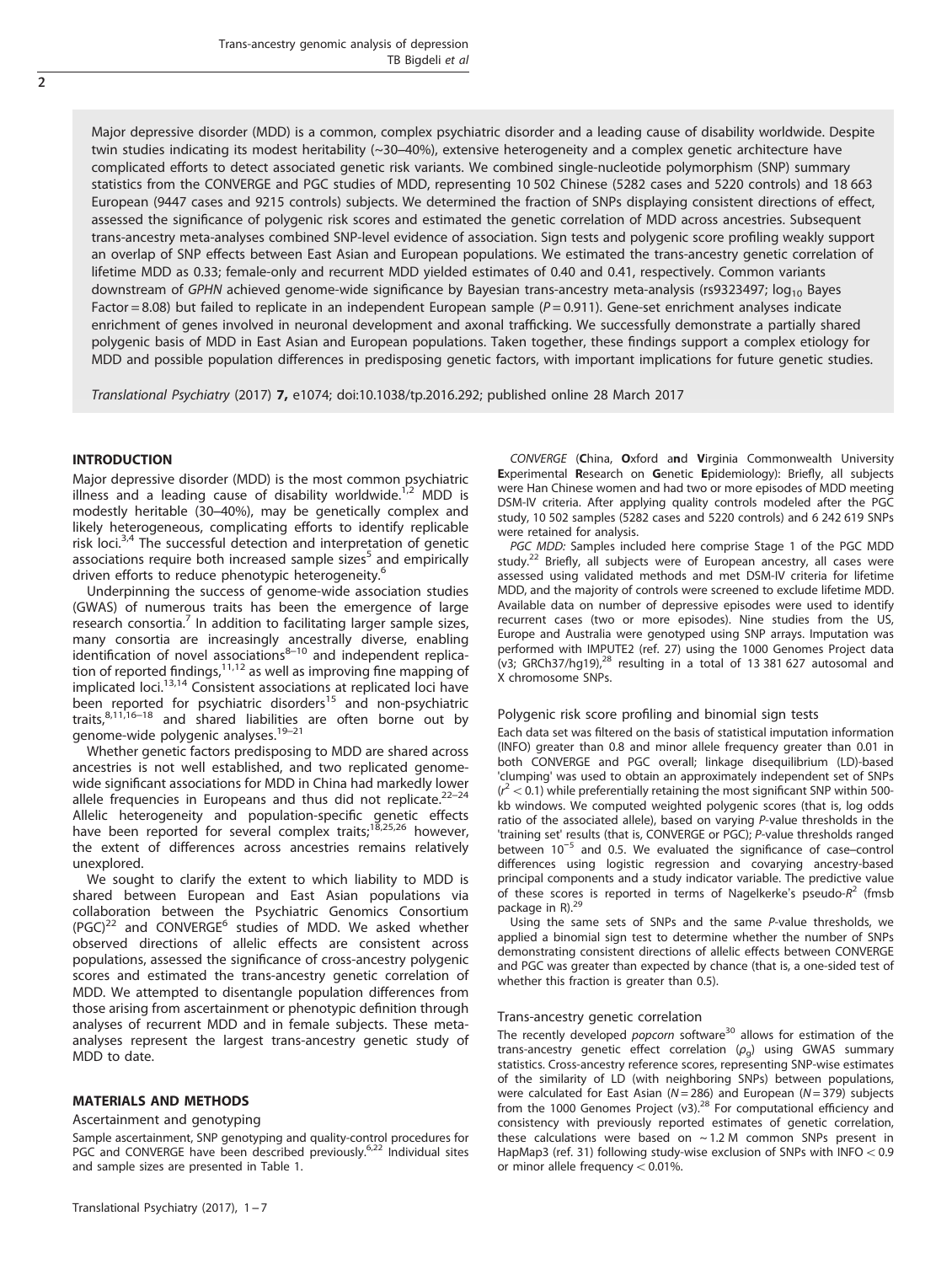<span id="page-2-0"></span>

| Phase                    | Study                       | Ancestry   | No. of controls | No. of cases  | No. of recurrent |
|--------------------------|-----------------------------|------------|-----------------|---------------|------------------|
| <b>Discovery</b>         | Bonn Mannheim               | <b>EUR</b> | 1072 (48.3)     | 588 (64.1)    | 408 (66.7)       |
|                          | GenRED1                     | <b>EUR</b> | 1097 (42.7)     | 1020 (70.8)   | 1020 (70.8)      |
|                          | <b>GSK MPIP</b>             | <b>EUR</b> | 859 (67.6)      | 861 (67.4)    | 831 (67.3)       |
|                          | MPIP MARS 650               | <b>EUR</b> | 539 (54.5)      | 373 (55.2)    | 128 (59.4)       |
|                          | NTR/NESDA                   | <b>EUR</b> | 1727 (62.0)     | 1685 (69.2)   | 834 (71.2)       |
|                          | <b>OIMR I317</b>            | <b>EUR</b> | 960 (55.2)      | 1017 (61.0)   | 524 (65.6)       |
|                          | <b>OIMR 1610</b>            | <b>EUR</b> | 748 (61.9)      | 433 (72.3)    | 250 (72.4)       |
|                          | <b>RADIANT</b>              | <b>EUR</b> | 1549 (54.2)     | 1903 (70.5)   | 1441 (70.8)      |
|                          | RADIANT-Germany             | <b>EUR</b> | 217 (53.9)      | 327 (65.7)    | 254 (70.5)       |
|                          | STAR*D                      | <b>EUR</b> | 447 (43.8)      | 1240 (58.6)   | 912 (59.1)       |
|                          | <b>CONVERGE<sup>a</sup></b> | EAS        | 5220            | 5282          | 5282             |
| Replication <sup>b</sup> | Edinburgh                   | <b>EUR</b> | 285 (48.8)      | 372 (59.4)    |                  |
|                          | DepGenesNetwork             | <b>EUR</b> | 470 (62.6)      | 471 (77.5)    | 471 (77.5)       |
|                          | GenRED <sub>2</sub>         | <b>EUR</b> | 474 (48.9)      | 830 (82.8)    | 830 (82.8)       |
|                          | Harvard i2b2                | <b>EUR</b> | 1067 (50.1)     | 806 (66.9)    | 806 (66.9)       |
|                          | Janssen                     | <b>EUR</b> | 1380 (60.5)     | 466 (68.2)    | 466 (68.2)       |
|                          | OIMR COEX                   | <b>EUR</b> | 526 (57.6)      | 565 (71.5)    |                  |
|                          | RADIANT-Irish cases         | <b>EUR</b> | 340 (52.4)      | 109 (82.6)    | 109 (82.6)       |
|                          | RADIANT-US cases            | <b>EUR</b> | 378 (51.9)      | 223 (78.5)    | 223 (78.5)       |
|                          | RADIANT-Denmark cases       | <b>EUR</b> | 516 (40.7)      | 133 (69.9)    | 133 (69.9)       |
|                          | SHIP-LEGEND                 | <b>EUR</b> | 1087 (44.0)     | 366 (67.8)    |                  |
|                          | SHIP-TREND-0                | <b>EUR</b> | 484 (44.6)      | 163 (71.8)    |                  |
| <b>Totals</b>            | <b>Discovery</b>            |            | 14 435 (71.3)   | 14 729 (78.4) | 11 884 (82.2)    |
|                          | Replication                 |            | 7007 (51.6)     | 4504 (72.3)   | 2572 (75.8)      |

Materials and methods section.

We attempted to address possible heterogeneity by examining estimates of genetic correlation within- and across-ancestries, and for varying phenotypic definitions. Briefly, we divided the PGC and CONVERGE studies into approximate halves, performing association analysis in each subsample as described above, and subsequently estimating the genetic correlations between these nonoverlapping halves. Within the PGC, we randomly selected 5 of 10 studies ( $S_{EUR1}$ ), with the remaining five studies taken as a comparison sample ( $S_{EUR2}$ ). We selected  $N = 30$  of a possible 126 paired comparisons for which the sample sizes of each subset were equivalent (~1:1). We followed an analogous procedure in CONVERGE, selecting 12 of 24 sequencing batches  $(S_{ASN1})$ , with the remaining 12 batches taken as a comparison sample  $(S_{ASN2})$ . Within-ancestry comparisons were between nonoverlapping subsets (for example,  $S_{EUR1}$ versus  $S_{FUR2}$ ) and utilized reference scores based on a single population, calculated as described above. Cross-ancestry estimates were based on comparisons of the full set of CONVERGE results to each of  $N = 60$  subsets from the within-PGC analysis. We compared cross-ancestry estimates for lifetime MDD, recurrent MDD and females-only by paired Student's t-tests.

#### SNP-based meta-analyses

Within each study, we tested for association between SNPs and affection status by logistic regression with  $PLINK<sub>2</sub><sup>32</sup>$  using allelic dosages and including ancestry principal components as covariates (plus a site indicator in PGC analyses). Backward-stepwise regression was used to select principal components demonstrating association ( $P < 0.159$ ) with each diagnosis. We excluded SNPs with minor allele frequency  $< 0.01$  or  $INFO < 0.5$  in either CONVERGE or PGC (overall), or missing in greater than equal to five of nine PGC samples. We analyzed the X chromosome as previously described.<sup>22</sup>

We performed Bayesian meta-analyses of PGC and CONVERGE studies using MANTRA.[33](#page-6-0) By leveraging population differences in local LD structure, MANTRA has greater power to detect genetic effects demonstrating allelic heterogeneity than traditional approaches assuming random effects. When effects are consistent across studies, MANTRA is effectively a Bayesian implementation of fixed-effects meta-analysis. Interstudy genetic distances were calculated from the mean allele frequency differences. We adopted a threshold of  $log_{10}$  Bayes factor  $(log_{10}BF)$  > 7 for declaring genome-wide significance.

#### Gene-set enrichment analyses

We applied  $DEFICT<sup>34</sup>$  $DEFICT<sup>34</sup>$  $DEFICT<sup>34</sup>$  to identify significantly enriched gene sets and pathways in specific tissues and cell types. Briefly, genes in the vicinity of associated SNPs are tested for enrichment for 'reconstituted' gene sets, comprising curated sets expanded to include co-regulated loci. Tissue and cell-type enrichment analysis is conducted by testing whether genes were highly expressed in any of 209 MeSH annotations based on microarray data for the Affymetrix U133 Plus 2.0 Array platform (Santa Clara, CA,  $USA).$ <sup>[35](#page-6-0)</sup>

Because DEPICT adjusts for potential sources of confounding and multiple testing using precomputed GWAS of randomly distributed phenotypes, we elected to use as input P-values from inverse variance weighted (that is, fixed effects) meta-analysis of PGC and CONVERGE. Recalling that MANTRA is effectively a Bayesian implementation of fixedeffects meta-analysis when allele frequencies are similar between populations, we considered this to be an appropriate strategy, if not somewhat conservative.

#### Replication analyses

A total of 4504 cases and 7007 controls from 10 independent, Europeanancestry cohorts were available for replication (Table 1). These studies represent recent additions to the PGC that were not included in the previously published analysis.[22](#page-6-0) A brief description of each study site is given in the Supplementary Material. At the time of writing, neither comparable East Asian GWAS data sets nor subject-level data on the number of depressive episodes were readily available. For analyses of recurrent illness, we included those replication studies that specifically ascertained recurrent cases.

For each phenotype definition, we identified independent (pairwise  $r^2$  < 0.1 within 500-kb windows based on European 1000 Genomes Project samples), significant autosomal SNPs ( $log_{10}BF>5$ ) from the transancestry meta-analyses (10, 7 and 7 for MDD, female-only and recurrent MDD, respectively). We tested these SNPs for association using logistic regression and including ancestry principal components as covariates. We performed inverse-variance weighted meta-analyses of the replication samples using METAL. We also performed binomial sign tests comparing the directions of allelic effects across discovery and replication stages.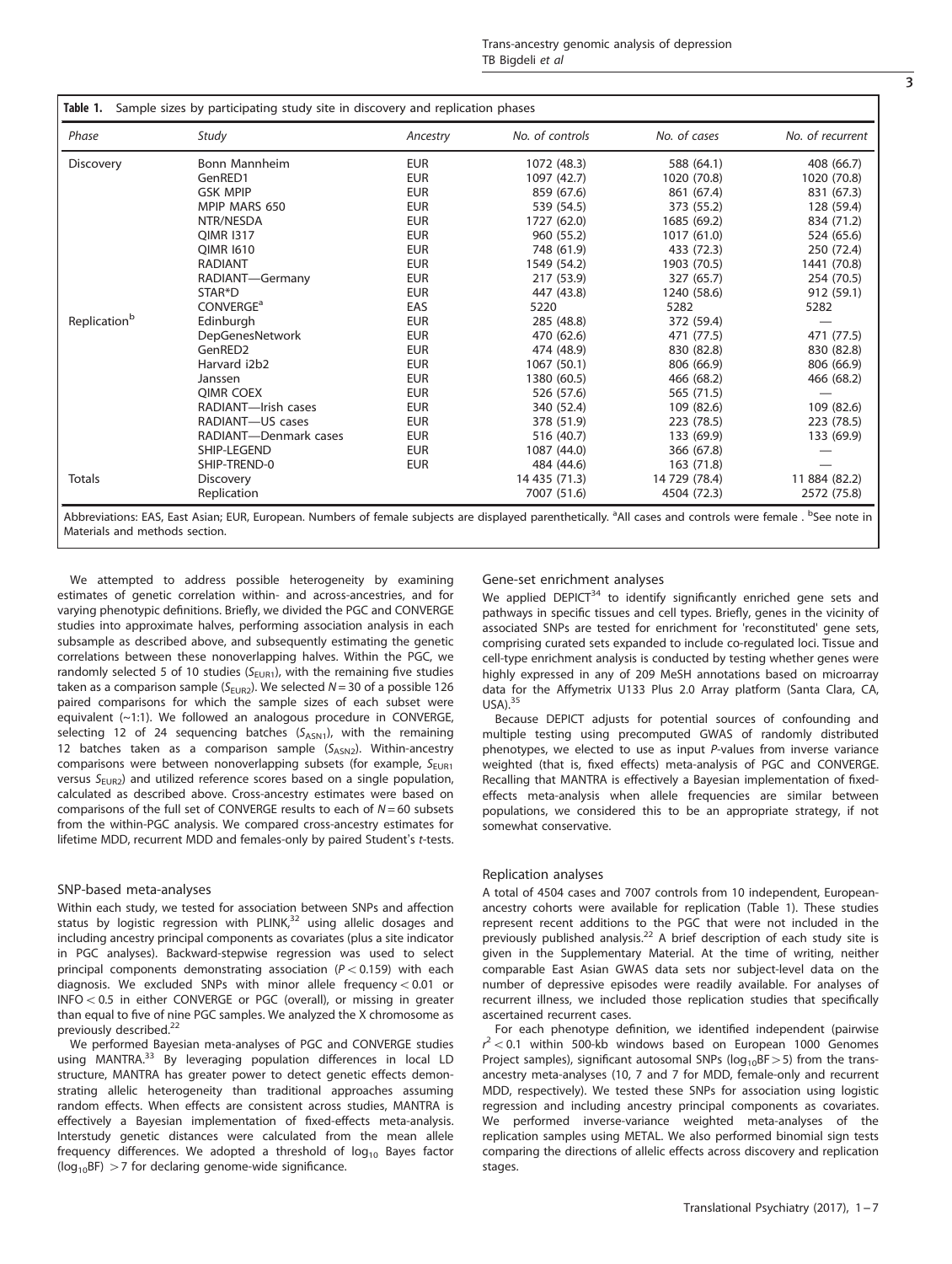## RESULTS

4

Polygenic risk score profiling and binomial sign tests

We employed polygenic risk score profiling to determine whether findings from CONVERGE or the PGC are, in aggregate, significantly associated with the MDD status in the other study. Scores based on PGC results were nominally associated with MDD in CONVERGE (Figure 1; Supplementary Tables S1–S3), accounting for ~0.1% of risk (Nagelkerke's pseudo- $R^2 = 7.46 \times 10^{-4}$ ; P = 0.02). Scores based on results for female-only yielded similar results (Nagelkerke's pseudo- $R^2 = 7.60 \times 10^{-4}$ ;  $P = 0.0141$ ), whereas scores for recurrent MDD were most strongly associated overall (Nagelkerke's pseudo- $R^2 = 0.00201$ ;  $P = 6.56 \times 10^{-5}$ ). Scores from CONVERGE were nominally associated with MDD status in the PGC data (Nagelkerke's pseudo- $R^2 = 6.08 \times 10^{-4}$ ;  $P = 6.66 \times 10^{-3}$ ); these scores yielded similar results when considering female-only (Nagelkerke's pseudo- $R^2$  = 0.00111;  $P = 4.15 \times 10^{-3}$ ), and recurrent MDD (Nagelkerke's pseudo- $R^2 = 9.13 \times 10^{-4}$ ;  $P = 2.02 \times 10^{-3}$ ). However, only the results based on PGC-trained polygenic scores for recurrent MDD remained significant after correction for multiple testing (Supplementary Table S2).

We evaluated whether the observed fraction of results displaying the same direction of allelic effects across studies was significantly greater than expected by chance (that is, 50%) using binomial sign tests. Supplementary Table S4 gives the number of LD-independent SNPs considered, fraction of these SNPs displaying the same direction of effect in the other study and a one-sided binomial test P-value. For lifetime MDD, we observed the largest excess of same-direction effects in PGC for SNPs significant at  $P < 0.2$  in CONVERGE (50.7%; binomial  $P = 1 \times 10^{-3}$ ); this finding remains significant after multiple-testing adjustment (Supplementary Table S4). For the reverse comparison, the largest excess of same-direction effects was observed for SNPS significant at  $P < 0.2$  in PGC (50.5%; binomial  $P = 0.016$ ).

Overall, the greatest excess of same-direction effects in CONVERGE was observed for SNPs significant at  $P < 0.1$  in the

PGC recurrent MDD analysis (51.1%; binomial  $P = 3.05 \times 10^{-5}$ ); the fraction of same-direction effects in the PGC was largest in the female-only analysis, for SNPs significant at  $P < 0.1$  in CONVERGE (50.9%; binomial  $P = 1.11 \times 10^{-3}$ ). Although statistically significant after correcting for multiple tests (Supplementary Table S4), the observed excess of same-direction effects represents only a very small deviation from expectation under the null hypothesis.

## Trans-ancestry genetic correlation

Table 2 displays the results of the trans-ancestry genetic correlation between East Asian and European populations. For lifetime MDD ( $\rho_{\alpha}$  = 0.332, 95% confidence interval (CI): (0.270, 0.394)), this was both significantly greater than zero  $(P_{\rho g>0} = 7.23 \times 10^{-26})$  and significantly less than one  $(P_{\text{p,q}} > 1 = 1.40 \times 10^{-99})$ , indicating a partially shared polygenic basis of MDD risk between East Asians and Europeans. These findings remain significant after correction for multiple tests.

By comparison, recurrent MDD and females-only yielded slightly higher estimates of genetic correlation (Table 2). We compared

| <b>Table 2.</b> Trans-ancestry genetic correlations between East Asian and<br>European MDD subtypes                                                                                                                                                                                                                                                                  |                                                                            |                                                                            |                                                                            |  |  |  |  |
|----------------------------------------------------------------------------------------------------------------------------------------------------------------------------------------------------------------------------------------------------------------------------------------------------------------------------------------------------------------------|----------------------------------------------------------------------------|----------------------------------------------------------------------------|----------------------------------------------------------------------------|--|--|--|--|
| Trait <sup>a</sup>                                                                                                                                                                                                                                                                                                                                                   | $\rho_g^{\rm b}$                                                           | $P_{\rho q>0}$                                                             | $P_{\rho q}$ < 1                                                           |  |  |  |  |
| Lifetime MDD<br>Female-only MDD<br><b>Recurrent MDD</b>                                                                                                                                                                                                                                                                                                              | $0.332$ $(0.270, 0.394)$<br>$0.402$ (0.326, 0.477)<br>0.410 (0.343, 0.477) | $7.23 \times 10^{-26}$<br>$2.04 \times 10^{-25}$<br>$5.40 \times 10^{-33}$ | $1.40 \times 10^{-99}$<br>$2.59 \times 10^{-54}$<br>$2.23 \times 10^{-66}$ |  |  |  |  |
| Abbreviation: MDD, major depressive disorder. <sup>a</sup> European prevalences of<br>lifetime, females-only and recurrent MDD were assumed to be 0.15, 0.20<br>and 0.105, respectively; prevalence of recurrent MDD among Chinese<br>women was assumed to be 0.08. <sup>b</sup> Estimates of $\rho_a$ are displayed with<br>corresponding 95% confidence intervals. |                                                                            |                                                                            |                                                                            |  |  |  |  |



Figure 1. Trans-ancestry association of polygenic risk scores with major depressive disorder. For scores based on results from PGC or CONVERGE, the variance in risk explained in the other study is shown on the y axis in terms of Nagelkerke's pseudo-R<sup>2</sup>; scores based on various P-value inclusion thresholds are displayed as shaded bars. CONVERGE, China, Oxford and Virginia Commonwealth University Experimental Research on Genetic Epidemiology; MDD, major depressive disorder; PGC, Psychiatric Genomics Consortium.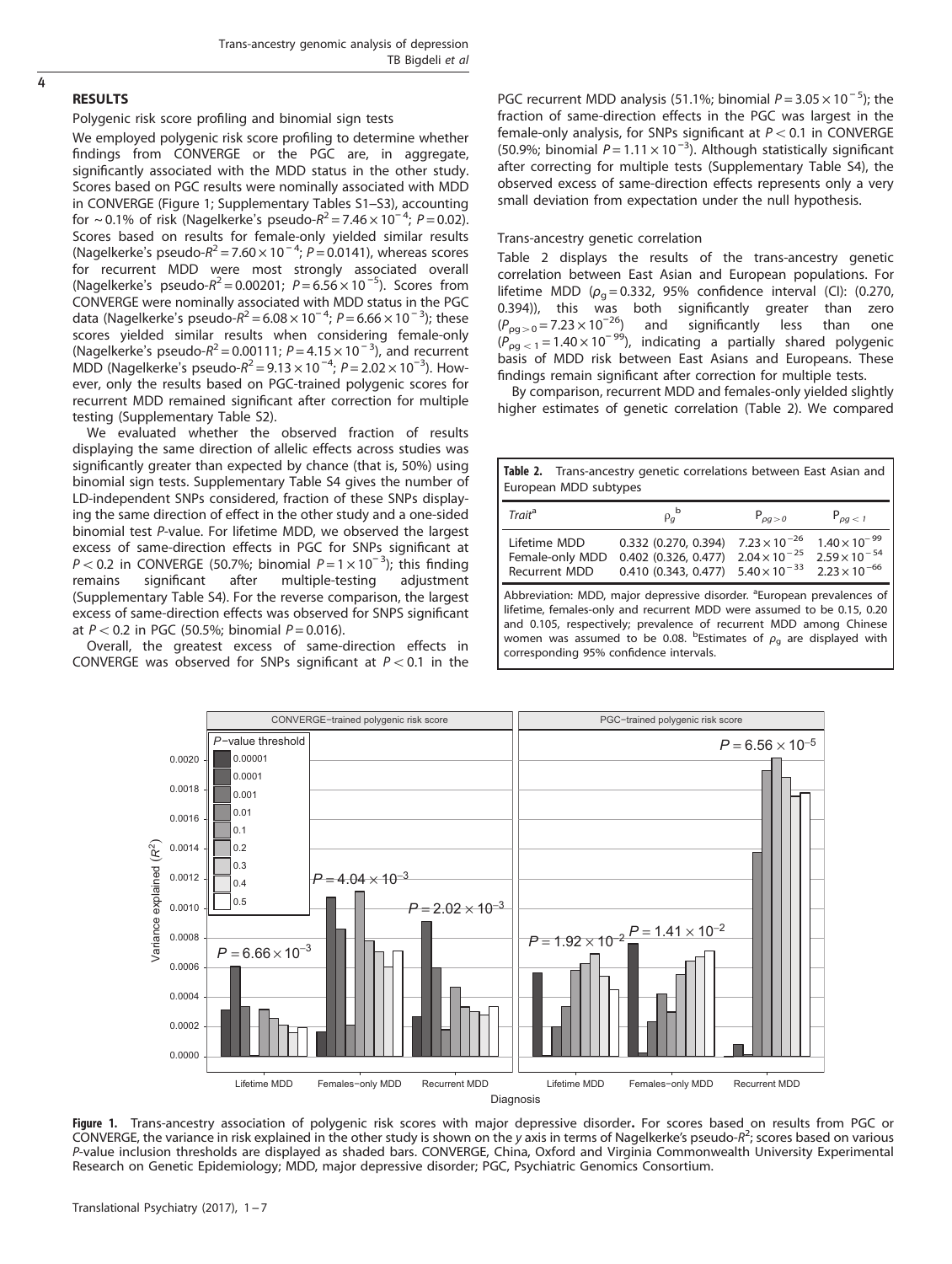these estimates by assuming an approximately normal distribution for  $\rho_a$  and obtaining a Z-score for the difference in values; these differences were found to be nominally significant for both recurrent MDD ( $P_{one-sided} = 0.023$ ) and females-only ( $P_{one-sided} =$ 0.044). We followed up these results by calculating genetic effect correlation estimates based on comparisons of CONVERGE to  $N = 60$  random subsets of the PGC data (Supplementary Figure S1). Compared with lifetime MDD ( $ρ_$  = 0.309; 95% CI: (0.290 0.327)), estimates of  $\rho_g$  were significantly higher for females-only  $(\rho_{\text{q}} = 0.372, 95\% \text{ Cl: } (0.344, 0.401); t(59) = 7.41, P_{\text{one-sided}} =$  $2.69 \times 10^{-10}$ ) and recurrent MDD ( $\rho_{\rm g} = 0.375$ , 95% CI: (0.362, 0.389);  $t(59) = 15.29$ ,  $P_{one-sided} = 1.74 \times 10^{-22}$ .

To aid our interpretation of the cross-ancestry results, we derived analogous within-ancestry estimates for East Asians  $(\rho_{\alpha} = 0.926, 95\%$  CI: (0.967,0.967)) and Europeans ( $\rho_{\alpha} = 0.807, 95\%$ CI: (0.856,0.856); Supplementary Figure S2). Notably, withinancestry analysis of East Asians yielded significantly greater estimates of  $\rho_a$  (t(56.45) = 3.70,  $P_{\text{two-sided}}$  = 0.0005). However, as CONVERGE represents a single study, actual population differences are confounded here with those arising from ascertainment or heterogeneity in assessment methods and instruments among participating PGC studies.

## SNP-based meta-analyses

We observed the strongest overall evidence of association experiment-wide between SNPs upstream of gephyrin (GPHN) at 14q23.3 (rs9323497;  $log_{10}BF = 8.08$ ) and lifetime MDD (Supplementary Figures S3 and S4). Associated SNPs show marked differences in allele frequencies between East Asian and European populations and opposing directions of allelic effect in CONVERGE and PGC (Supplementary Figure 4). This locus encodes a neuronal assembly protein that anchors glycine and GABAA receptors to the postsynaptic density in inhibitory neurons.<sup>[36](#page-6-0)</sup> Intriguingly, the gephryin region exhibits an unusual 'yin-yang' haplotype structure reflecting strong positive selection related to recent, rapid human evolution,[37](#page-6-0) and has previously yielded suggestive evidence of association with depressive symptoms in the general population.<sup>[38](#page-6-0)</sup>

A total of 10 independent associated SNPs ( $log_{10}BF>5$ ) were prioritized for replication (Supplementary Table S5; Supplementary Figure S4); of these, three were in or near GPHN, two represent previously reported associations in CONVERGE that did not replicate in  $PGC<sup>6</sup>$  $PGC<sup>6</sup>$  $PGC<sup>6</sup>$  and one was the strongest reported association in the original PGC study.<sup>[22](#page-6-0)</sup> No single SNP in either the females-only or recurrent MDD analyses attained genome-wide significance (Supplementary Figure S3). From each of these analyses, seven independent associated SNPs were taken forward to the replication stage (Supplementary Tables S6 and S7).

We attempted to replicate these single-SNP associations in a collection of independent replication samples (4504 MDD cases and 7007 controls). For lifetime MDD, no single SNP yielded nominally significant evidence of association ( $P < 0.05$ ) in fixedeffects meta-analysis of these replication samples (Supplementary Table S5). Replication analyses also failed to generate replication support for SNP associations identified for females-only or recurrent MDD (Supplementary Tables S6 and S7). Regional association and forest plots for these SNPs are provided in the Supplementary Figures S4-S6.

For selected SNPs from the trans-ancestry meta-analyses, we assessed the significance of the observed fraction of SNPs showing the same direction of effect across discovery and replication phases; these fractions were 0.30 ( $P = 0.9453$ ), 0.286  $(P = 0.9375)$  and 0.571 ( $P = 0.5$ ) for lifetime, females-only and recurrent MDD, respectively.

## Gene-set enrichment analyses

We used DEPICT to investigate whether particular pathways or gene sets were enriched for associations with any of the phenotypic definitions considered. For SNPs significant at  $P < 10^{-5}$  in meta-analyses of lifetime, females-only and recurrent MDD (29, 24 and 27 independent loci, respectively), no single pathway or gene set was significantly enriched, or contained more significant genes than expected by chance, after correction for multiple testing  $(q \ge 0.20)$ .

When we considered a more inclusive threshold  $(P < 10^{-4})$ , there were 167, 161 and 161 independent loci for lifetime, females-only and recurrent MDD, respectively. Following correction for multiple testing, only central nervous system neuron differentiation (GO:0021953) and axon cargo transport pathways (GO:0008088) were found to be significantly enriched ( $q<0.05$ ) in the analysis of lifetime MDD. An additional 11 gene sets were suggestively enriched  $(q<0.20)$  and included several ontology terms related to neurodevelopmental processes (Supplementary Table S8). Finally, no tissue or cell types were enriched for associations with any definition of MDD  $(q \ge 0.20)$ , irrespective of the significance threshold applied.

## **DISCUSSION**

We have conducted a large, trans-ancestry meta-analysis representing, to our knowledge, the first systematic effort to analyze European and Han Chinese studies of MDD. As expected, we identified a shared, common polygenic basis of MDD between these populations, as exemplified by an excess of same-direction allelic effects, significant polygenic risk score profiling results and modest estimates of genetic correlation.

We initially considered the simple hypothesis that diseaserelevant SNP effects would have similar sizes and directions of effect across European and Han Chinese studies,<sup>[39](#page-6-0)</sup> without explicit consideration of population differences arising from genetic drift or divergent genetic architectures. Scores constructed from either PGC or CONVERGE results were significantly associated with lifetime MDD in the other study, albeit explaining a diminutive fraction of risk. However, it is commonly observed that polygenic prediction is generally poorer when 'training' and 'testing' data sets do not originate from a single ancestral population, likely attributable to differences in allele frequencies and patterns of  $LD.<sup>20,21</sup>$  $LD.<sup>20,21</sup>$  $LD.<sup>20,21</sup>$ 

Next, we applied the recently developed popcorn method<sup>[30](#page-6-0)</sup> to obtain estimates of the genetic effect correlation between these populations. Briefly, the genetic correlation is the correlation coefficient of per-allele SNP effect sizes across populations. We found that the genetic correlation of lifetime MDD was significantly different from both zero and one, suggesting that there is substantial but incomplete overlap in common SNP effects predisposing to MDD in Europe and China. Of particular interest, comparisons based on females-only or recurrent MDD, which better recapitulated the ascertainment strategy in CONVERGE, yielded significantly higher estimates of genetic correlation despite an attendant reduction in sample size.

Given the extensive heterogeneity of MDD, and an expected and demonstrable loss of power arising from between-study differences in ancestry and ascertainment, our limited success in identifying novel, replicable evidence of genome-wide significant association is perhaps unsurprising. It is well understood that a trait's heritability—and by extension, a shared polygenic liability is a less important determinant of successful identification of relevant associations than its underlying genetic architecture. Considering the relatively low genetic correlations reported here, we might expect an attenuation of statistical power to detect individual variants, that is, as compared with a similarly sized studies of the same ancestry. A concomitant, statistically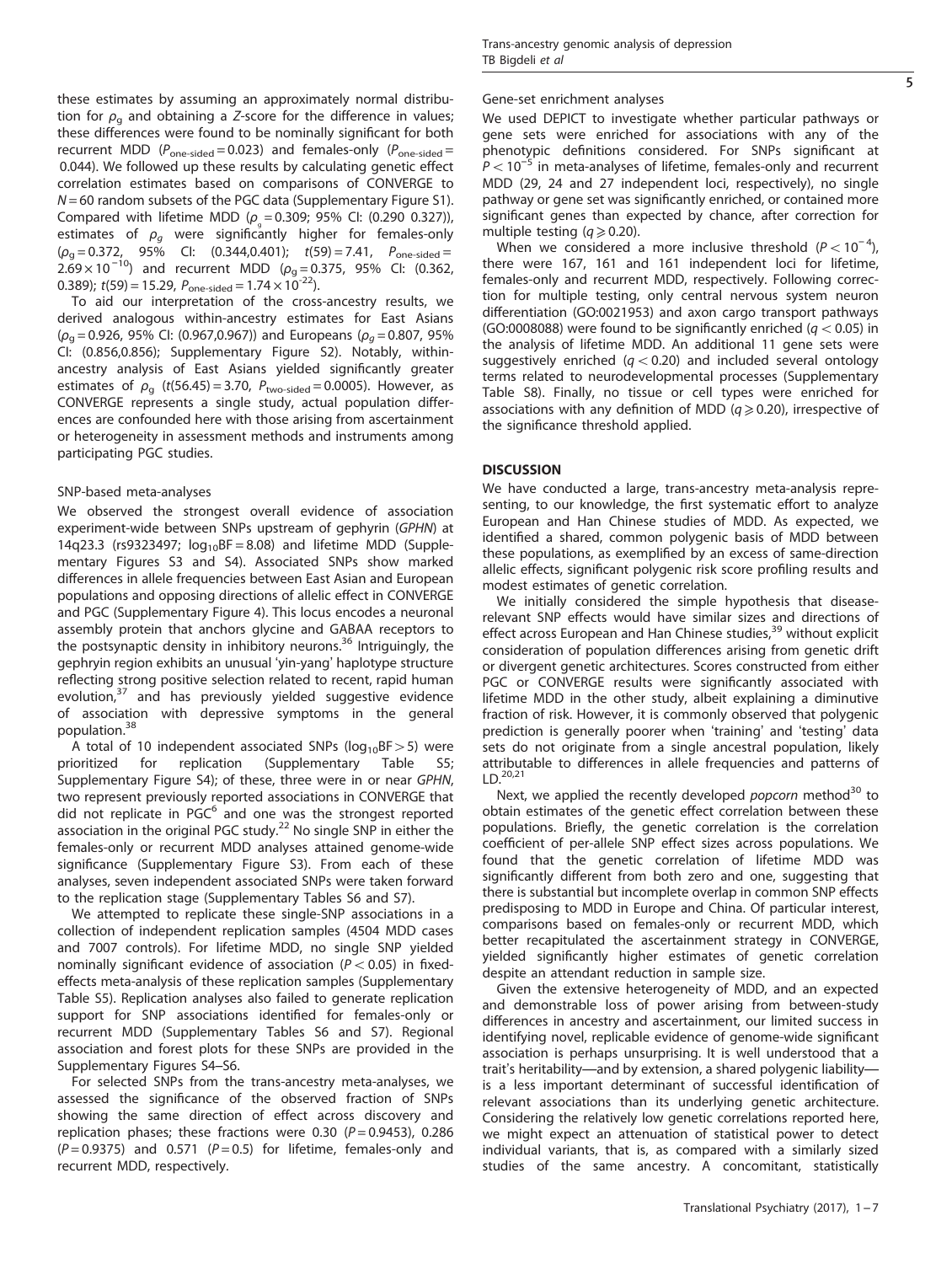<span id="page-5-0"></span>significant enrichment of biologically relevant gene sets is taken as an additional support for this interpretation.

### Limitations

First, the absence of replicable associations with MDD in ancestrally diverse populations precluded more pointed comparisons of specific genetic effects.

Our attempts to reduce the heterogeneity of MDD, namely by focusing on two particular subtypes of illness, should be regarded as preliminary. Furthermore, questions pertaining to both screening and ascertainment of controls were not addressed in the current study, and could have reduced our power to detect relevant variation. We expect that with larger sample sizes, future studies will be sufficiently powered to address these issues.

Finally, by having conducted multiple separate analyses for females-only and recurrent MDD, we increased the multipletesting burden. As these do not represent completely independent analyses, we have not corrected exhaustively for the total number of tests performed.

## **CONCLUSIONS**

We have demonstrated a common polygenic basis of MDD that is partially shared between European and Han Chinese populations. Importantly, our findings appear to reinforce the idea that subtyping of MDD may yield additional insight into its<br>etiology.<sup>40</sup> Striking<code>an</code> advantageous\_balance\_between\_phenotypically more homogeneous definitions of illness and sample size represents an ongoing and nuanced challenge for genetic studies of MDD.

#### CONFLICT OF INTEREST

PFS is a scientific advisor to Pfizer. HJG reports receiving funding from the following: German Research Foundation; Federal Ministry of Education and Research Germany; speakers honoraria from, Eli Lilly and Servier. BM-M consulted for Affectis Pharmaceuticals. RP has received consulting fees from Proteus Biomedical, Concordant Rater Systems, Genomind and RID Ventures. The remaining author declare no conflict of interest.

#### ACKNOWLEDGMENTS

The CONVERGE study was funded by the Wellcome Trust (WT090532/Z/09/Z, WT083573/Z/07/Z, WT089269/Z/09/Z) and by NIH grant MH100549. All authors are part of the CONVERGE consortium (China, Oxford and VCU Experimental Research on Genetic Epidemiology) and gratefully acknowledge the support of all partners in hospitals across China. The PGC is supported by NIH grant U01 MH094421. Statistical analyses were carried out on the Genetic Cluster Computer (http://www.geneticcluster. org), which is financially supported by the Netherlands Scientific Organization (NWO 480-05-003 PI: Posthuma) along with a supplement from the Dutch Brain Foundation and the VU University Amsterdam. We thank TH Pers for support for the DEPICT software. Generation Scotland (GS:SFHS) was supported by a Wellcome Trust Strategic Award 'Stratifying Resilience and Depression Longitudinally' (STRaDL; Reference 104036/Z/14/Z), and received core support from the Chief Scientist Office (CSO) of the Scottish Government Health Directorates (grant number CZD/16/6) and the Scottish Funding Council (HR03006). AMM is supported by a Scottish Funding Council Senior Clinical Fellowship and by the Dame Theresa and Mortimer Sackler Foundation. The Bonn/Manheim (BoMa) study was supported by the German Federal Ministry of Education and Research(BMBF) through the Integrated Genome Research Network (IG) MooDS (Systematic Investigation of the Molecular Causes of Major Mood Disorders and Schizophrenia; grant 01GS08144 to Markus M Nöthen and Sven Cichon, grant 01GS08147 to Marcella Rietschel), under the auspices of the National Genome Research Network plus (NGFNplus), and through the Integrated Network IntegraMent (Integrated Understanding of Causes and Mechanisms in Mental Disorders, grant BMBF01ZX1314G), under the auspices of the e:Med Programme. The GenRED GWAS project was supported by NIMH R01 Grants MH061686 (DF Levinson), MH059542 (WH Coryell), MH075131 (WB Lawson), MH059552 (JB Potash), MH059541 (WA Scheftner) and MH060912 (MM Weissman). We acknowledge the contributions of Dr George S Zubenko and Dr Wendy N Zubenko, Department of Psychiatry, University of Pittsburgh School of Medicine, to the GenRED I project. The NIMH Cell Repository at Rutgers University and the NIMH Center for Collaborative Genetic Studies on Mental Disorders made essential contributions to this project. Genotyping was carried out by the Broad Institute Center for Genotyping and Analysis with support from Grant U54 RR020278 (which partially subsidized the genotyping of the GenRED cases). Collection and quality-control analyses of the control data set were supported by grants from NIMH and the National Alliance for Research on Schizophrenia and Depression. We are grateful to Knowledge Networks (Menlo Park, CA, USA) for assistance in collecting the control data set. We express our profound appreciation to the families who participated in this project, and to the many clinicians who facilitated the referral of participants to the study. The RADIANT studies were funded by the following: a joint grant from the UK Medical Research Council and GlaxoSmithKline (G0701420); the National Institute for Health Research (NIHR) Specialist Biomedical Research Centre for Mental Health at the South London and Maudsley NHS Foundation Trust and King's College London; and the UK Medical Research Council (G0000647). The GENDEP study was funded by a European Commission Framework 6 grant, EC Contract Ref.: LSHB-CT-2003-503428. Max Planck Institute of Psychiatry MARS study was supported by the BMBF Program Molecular Diagnostics: Validation of Biomarkers for Diagnosis and Outcome in Major Depression (01ES0811). Genotyping was supported by the Bavarian Ministry of Commerce, and the Federal Ministry of Education and Research (BMBF) in the framework of the National Genome Research Network (NGFN2 and NGFN-Plus, FKZ 01GS0481 and 01GS08145). The Netherlands Study of Depression and Anxiety (NESDA) and the Netherlands Twin Register (NTR) contributed to GAIN-MDD and to MDD2000. This study was funded by the Netherlands Organization for Scientific Research (MagW/ ZonMW Grants 904-61-090, 985-10- 002, 904-61-193, 480-04-004, 400-05-717, 912-100- 20; Spinozapremie 56-464-14192; Geestkracht program Grant 10-000-1002); the Center for Medical Systems Biology (NWO Genomics), Biobanking and Biomolecular Resources Research Infrastructure, VU University's EMGO Institute for Health and Care Research and Neuroscience Campus Amsterdam, NBIC/BioAssist/ RK (2008.024); the European Science Foundation (EU/QLRT-2001-01254); the European Community's Seventh Framework Program (FP7/2007-2013); ENGAGE (HEALTH-F4-2007-201413); and the European Science Council (ERC, 230374). Genotyping was funded in part by the Genetic Association Information Network (GAIN) of the Foundation for the US National Institutes of Health, and analysis was supported by grants from GAIN and the NIMH (MH081802). Funding for the QIMR samples was provided by the Australian National Health and Medical Research Council (241944, 339462, 389927, 389875, 389891, 389892, 389938, 442915, 442981, 496675, 496739, 552485, 552498, 613602, 613608, 613674 and 619667), the Australian Research Council (FT0991360 and FT0991022), the FP-5 GenomEUtwin Project (QLG2-CT- 2002-01254) and the US National Institutes of Health (AA07535, AA10248, AA13320, AA13321, AA13326, AA14041, MH66206, DA12854 and DA019951) and the Center for Inherited Disease Research (Baltimore, MD, USA). We thank the twins and their families registered at the Australian Twin Registry for their participation in the many studies that have contributed to this research. Genotyping of STAR\*D was supported by an NIMH Grant MH072802 (SP Hamilton). STAR\*D was funded by the National Institute of Mental Health (contract N01MH90003) to the University of Texas Southwestern Medical Center at Dallas (AJ Rush, principal investigator). SHIP is part of the Community Medicine Research net of the University of Greifswald, Germany, which is funded by the Federal Ministry of Education and Research (grants no. 01ZZ9603, 01ZZ0103 and 01ZZ0403), the Ministry of Cultural Affairs as well as the Social Ministry of the Federal State of Mecklenburg-West Pomerania and the network 'Greifswald Approach to Individualized Medicine (GANI\_MED)' funded by the Federal Ministry of Education and Research (grant 03IS2061A). Genome-wide data of SHIP have been supported by the Federal Ministry of Education and Research (grant no. 03ZIK012) and a joint grant from Siemens Healthcare, Erlangen, Germany, and the Federal State of Mecklenburg- West Pomerania. The University of Greifswald is a member of the Caché Campus program of the InterSystems GmbH. SHIP LEGEND was funded by the German Research Foundation (grant GR1912/5-1). The Harvard i2b2 project was supported by Award # U54LM008748 from the National Library of Medicine (to ISK) and R01MH086026 and R01MH085542 from the National Institute of Mental Health (to RHP and JWS, respectively).

# **REFERENCES**

- 1 Ustun TB, Ayuso-Mateos JL, Chatterji S, Mathers C, Murray CJ. Global burden of depressive disorders in the year 2000. Br J Psychiatry 2004; 184: 38q6-392.
- 2 Alonso J, Angermeyer MC, Bernert S, Bruffaerts R, Brugha TS, Bryson H et al. Disability and quality of life impact of mental disorders in Europe: results from the European Study of the Epidemiology of Mental Disorders (ESEMeD) project. Acta Psychiatr Scand Suppl 2004: 38–46.
- 3 Sullivan PF, Neale MC, Kendler KS. Genetic epidemiology of major depression: review and meta-analysis. Am J Psychiatry 2000; 157: 1552–1562.
- 4 Flint J, Kendler KS. The genetics of major depression. Neuron 2014; 81: 484–503. 5 Wray NR, Pergadia ML, Blackwood DH, Penninx BW, Gordon SD, Nyholt DR et al. Genome-wide association study of major depressive disorder: new results, metaanalysis, and lessons learned. Mol Psychiatry 2012; 17: 36–48.
- 6 CONVERGE consortium. Sparse whole-genome sequencing identifies two loci for major depressive disorder. Nature 2015; 523: 588–591.